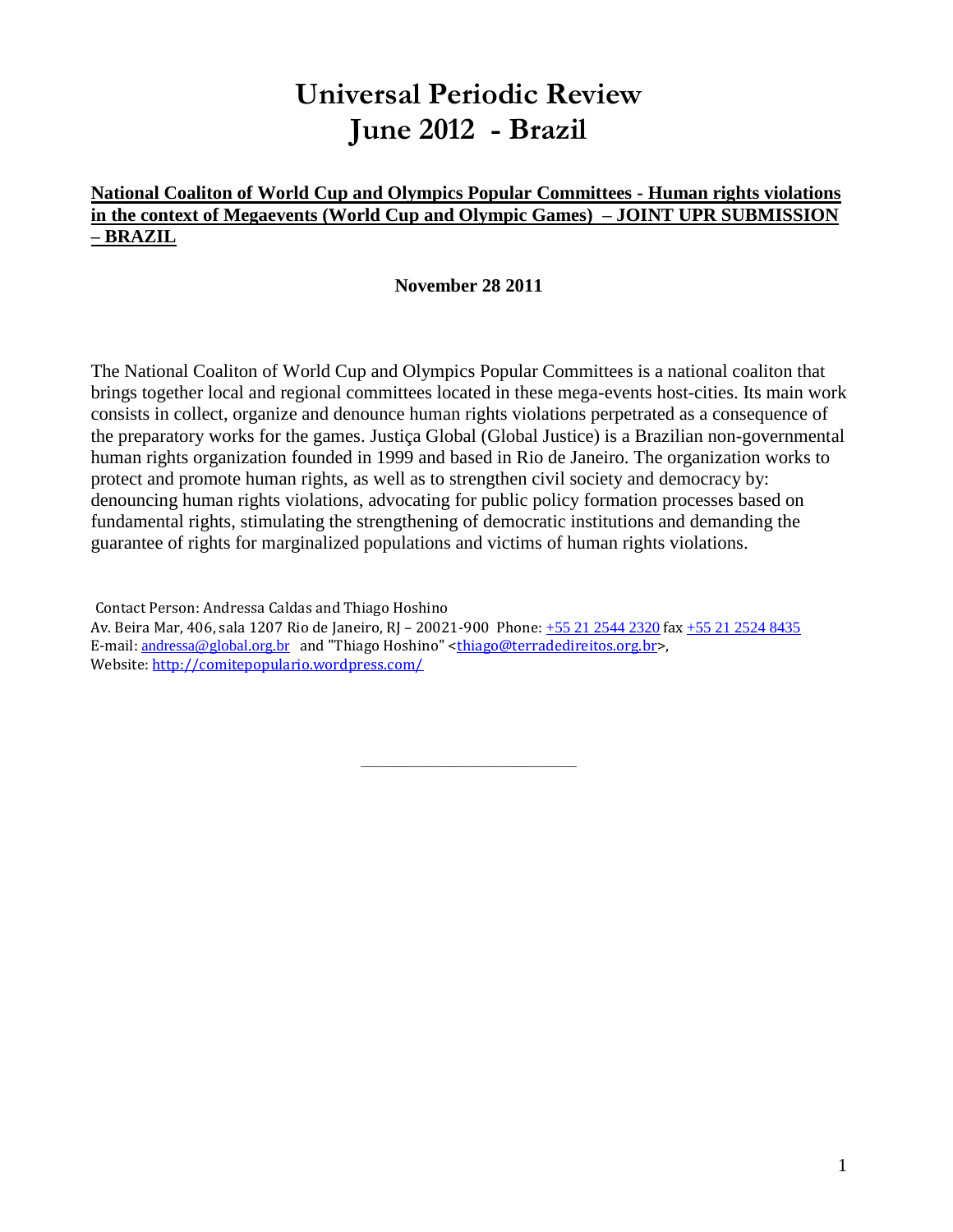## **Submission by the National Coalition of World Cup and Olympics Popular Committee for the 2012 UPR of Brazil, with respect to Mega-Events in Brazil**

## **Introduction**

- 1. In spite of constituting an undeniable victory in terms of international recognition, the recent selection of Brazil to host the 2014 World Cup, and of Rio de Janeiro to host the 2016 Olympic Games, has brought about a series of complications and human rights violations in the national arena. We can highlight three main categories of problems, relating to: (i) the right to adequate housing, (ii) new legislation and (iii) workers' rights.
- 2. The question of financing is another major problem relating to Brazil's upcoming megaevents. One of the principal financers, mainly in cases of stadium construction in host-cities, is the National Bank for Economic and Social Development – BNDES. The fact that part of BNDES' money comes from the Workers' Support Fund – FAT, and that the rights of workers are being systematically violated (described in greater detail below), shows a clear contradiction in the financing body's operation. A serious complaint is one of a lack of transparency and the absence of a policy to guarantee the right of access to information. Cases of involving overpricing schemes have already been denounced. The Union Audit Court – TCU and the Comptroller General of the Union identified overpricing schemes in the construction of the Manaus (AM) stadium. In Rio de Janeiro, TCU recommended that BNDES suspend its distribution of resources for the new Transcarioca highway – to be built for the Olympic Games – until the construction works come into compliance with the terms of environmental regulations. The works continued without interruption.<sup>1</sup>

## **Resistance, Organization and Methodology**

- 3. Since the organization of the Urban Social Forum, <sup>ii</sup> carried out in parallel with the Urban World Forum, <sup>iii</sup> which occurred in 2010 in the city of Rio de Janeiro, various civil society organizations and movements – NGOs that work with human rights, nationally and internationally, nuclei of research and university departments, grassroots movements, individuals who support the cause and many other actors – began to actively discuss forms of resistance to the imposition of a city model that excludes and stigmatizes, especially for the purpose of hosting mega-events.
- 4. The experience of the Pan-American Games in 2007 in Rio de Janeiro was a demonstration of this model. Arbitrary evictions, a lack of transparency and an aggressive security policy – coming to be known as the Pan Massacre – serve as a lesson and warning for those interested in guaranteeing the city as a democratic space. At the time of the 2007 Pan-American Games, we had created the Pan Social Committee,<sup>iv</sup> and the current Committees work in continuation of this kind of initiative.
- 5. As a form of resistance in the face of these and other illegal acts committed because of upcoming mega-events, civil society has been organizing. The main form by which resistance has been manifested is through the creation of the Peoples' Committees, with branches in São Paulo, Belo Horizonte, vi Brasília, vi Curitiba, vi Fortaleza, ix Manaus, <sup>x</sup> Porto Alegre,<sup>xi</sup> Pernambuco,<sup>xii</sup> Rio de Janeiro<sup>xiii</sup> and Salvador<sup>xiv</sup>.
- 6. Now, with the quickly approaching World Cup and Olympic Games and their subsequent impacts in a great number of cities, the peoples' organization has spread throughout the entire country. The goal is to combat, among many other violations, the lack of information surrounding the impacts of mega-events. While the administrative acts that affect the rights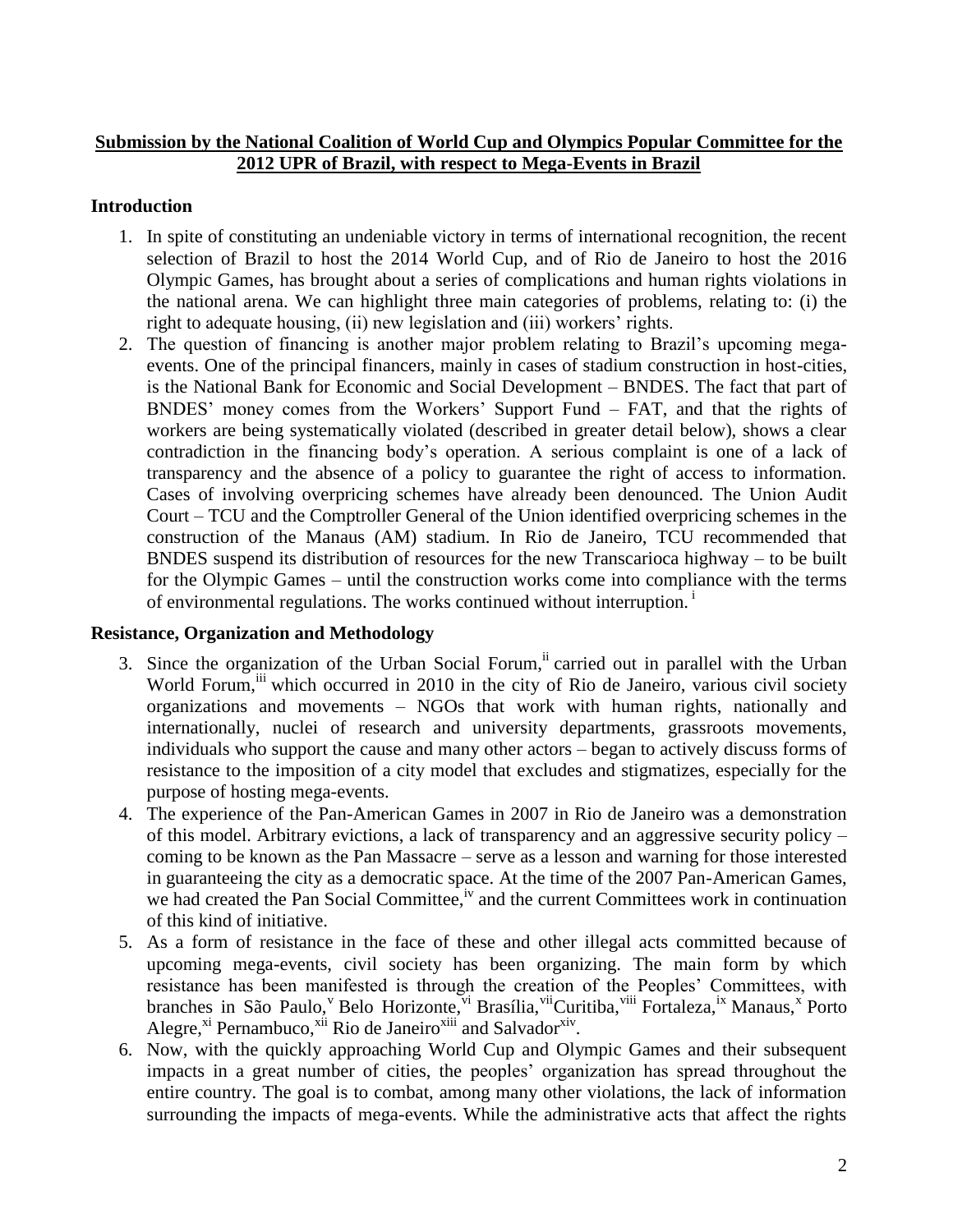of the population are many, the government does not clearly and systematically present the measures it is adapting and intends to adopt in the future.

7. The people remain in the dark about what might happen to their houses, work and living conditions, particularly in the poorest section of the host-city. In order to attempt to mitigate this problem, the Committees have had as one of their principal activities the collection and systematization of human rights violations that have occurred as a result of the mega-events, as can be seen by visiting the web pages of the local Committees. At the present moment, each Committee is actively collecting data surrounding the local situation, and the national articulation of these data plans to organize and publish a national report denouncing the serious human rights violations resulting from the realization of mega-events. It remains to be seen whether we will have an urban and social policy that is more transparent and democratic.

### **Forced Evictions and Affected Communities**

- 8. The achievement of the mega-events depends on the fulfillment of a series of requirements by the International Olympic Committee – IOC, and by the Fédération Internationale de Football Association – FIFA, in order to prepare the city to host the Olympic Games. The principal obligations require the host-city's government to carry several different construction projects and urban interventions. The removal of communities begins with a quick and efficient process of convincing part of the residents to leave a given location. Nonetheless, such convincing almost always occurs in conjunction with coercion and threats, making the words almost synonymous.
- 9. The mega-events have yet to begin; nonetheless, they are already leaving their legacies which are not necessarily positive – throughout the city. The various construction projects predicted to occur (and others which are already underway), on first glance seem important for urban mobility. Still, these construction projects have caused the massive relocation of innumerous communities, which were formerly located in the project's path. It is important to mention that these removals were never previously discussed with residents of these locations. In Rio de Janeiro, such is the case of the construction of the Transoeste highway, which will link Barra da Tijuca to Santa Cruz. Due to such construction project, the following three communities have practically already disappeared: Vila Harmonia, Vila Recreio II and Notre Dame.
- 10. The communities of Vila Recreio II and Vila Harmonia were originally comprised of hundreds of families, which had occupied the area for 40 years (on average). As a result of construction of the Transoeste highway, the City Government began an aggressive campaign to forcefully evict residents from these communities. In the case of Restinga, according to statements by residents, $x<sup>v</sup>$  on July 22, 2010, some of the residents were notified by the City Government that, because of the Transoeste highway construction, there were being required to leave their community within five days. The community's residential houses were eligible for indemnification; however, the community's commercial establishments were demolished without any kind of compensation. During the second semester of 2010 and the beginning of 2011, both communities became practically extinct because of City Government action. There are residents who have still not received reparation for the harms they incurred.
- 11. This fact was even highlighted by the UN Special Rapporteur on adequate housing Raquel Rolnik.<sup>xvi</sup> The City Rapporteur of the Dhesca Platform made a visit to Rio de Janeiro in May of this year, culminating in an extensive report denouncing the atrocities committed against communities throughout the city. $\frac{x}{y}$  The report denounces several violations, including that: evictions were frequently conducted without any prior indemnification payment; residents were routinely threatened; and, there existed no discussion with community members prior to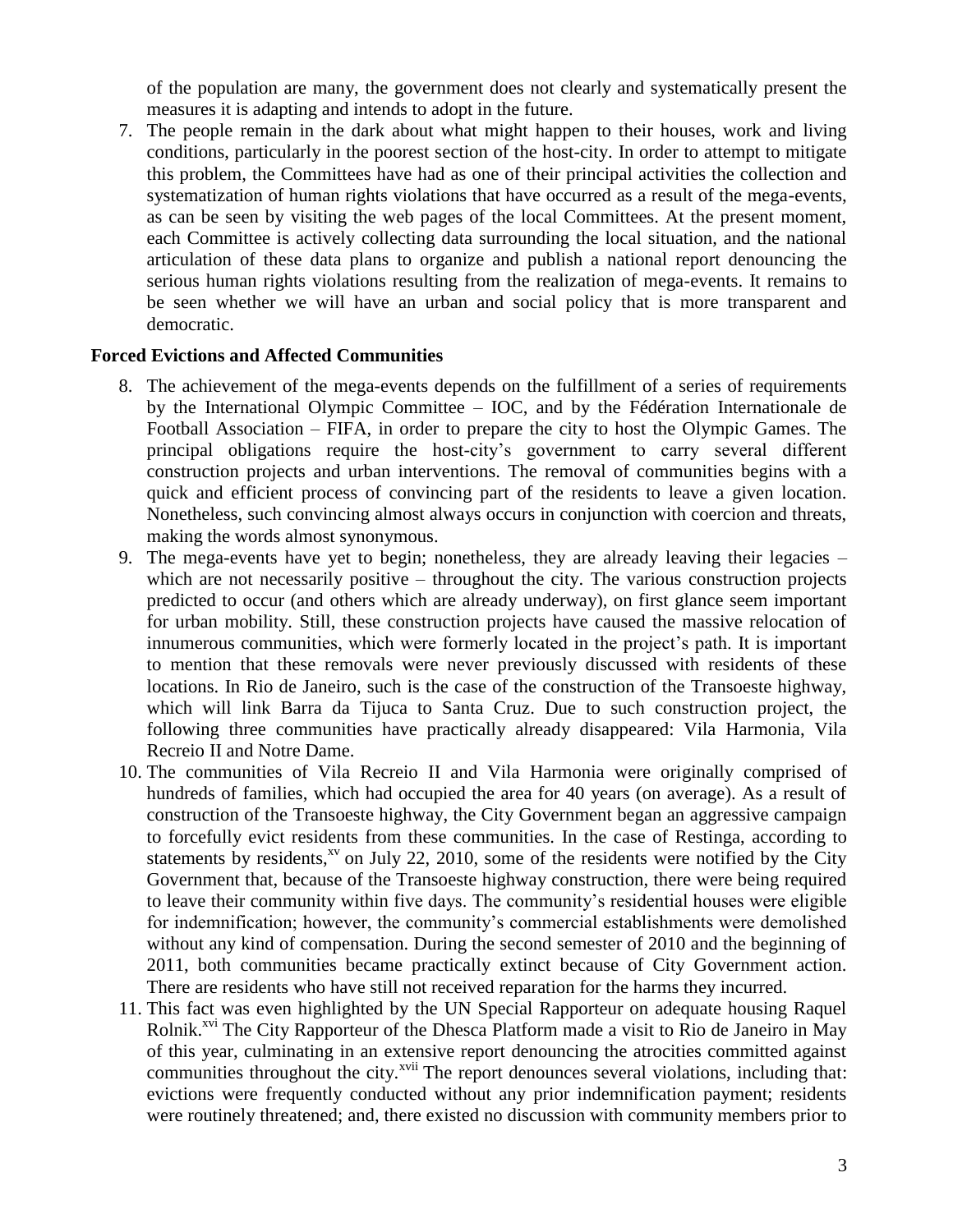evictions. The same has been repeated in other cities, such as São Paulo<sup>xviii</sup> and Cuiabá, xix among others.

- 12. In the case of Paraná, according to the report drafted by the Peoples' World Cup Committee of Curitiba, the construction of the Metropolitan Highway will cause the removal of more than one thousand houses.
- 13. In Belo Horizonte, a report drafted by the Group for Studies on Environmental Themes<sup>xx</sup> affirms that the installation of a new public transport system will cause the removal of hundreds of residences. Residents denounce the lack of information available and the low indemnification values provided.
- 14. Also in Belo Horizonte, the construction project for an overpass occupies a space formerly inhabited by 65 families, in the community of Vila Recanto UFMG. In 2009, judicial decision ordered the return of community's the land to the landowner, not recognizing the rights of prescription of residents of Vila Recanto UFMG. Tense negotiations between the City Government and families lasted for several months. Residents complained of a lack of dialogue and transparency on the part of the City Government and, principally, insufficient compensation for removal.
- 15. Other construction projects in Belo Horizonte for the World Cup that are expected to begin in 2012 will affect the communities of Vila da Paz and Vila da Luz, where 2600 families currently live.<sup> $xxi$ </sup> Furthermore, representatives of the quilombola (ex-slave) community of Mangueiras demonstrate deep concern with respect to the future of their community, in light of the construction projects for the World Cup.<sup>xxii</sup> Other urban occupations faced with the threat of removal feel threatened by the urban revitalization process that the city is undergoing, such as: Camilo Torres (140 families), Irmã Dorothy (130 families), Torres Gêmeas (180 families) e Dandara (900 families).<sup>xxiii</sup> At a public hearing on the social impacts of the 2014 World Cup, Dandara residents reported rumors of a construction project of a soccer training facility and hotel in the center of the occupation, which worried many residents.<sup>xxiv</sup>
- 16. Finally, on October 21, 2011, 24 houses in the community of Zilah Sp'osito in Belo Horizonte were demolished, and families evicted, without judicial order – which was denounced by the Public Defender's Office for Human Rights, which filed a preliminary injunction to prohibit further illegal demolitions.<sup>xxv</sup> The de-occupation carried out in a forced and unplanned way by the City Government causes social movements to accuse the executive power of acting impulsively for real estate market speculation tied to the games, as well as for the practice of sterilization of poverty in several areas of the city.<sup>xxvi</sup>
- 17. In Fortaleza, a procedure of forced evictions due to construction projects for the transportation sector – promoting a special organizational structure geared toward tourists and fans but nevertheless turning a blind eye toward the local population. *xxvii* More specifically, the city's investment plan for the World Cup foresees the integration of the metro with buses, which will require the widening of several avenues and cause the relocation of residents living at the street margins. Still, plans for this construction project have not been openly discussed, and it is unknown who will be the affected or benefited population, and indemnification amounts have yet to be negotiated with residents.<sup>xxviii</sup>
- 18. In Porto Alegre, the community of Vila Dique is currently being removed for the expansion of runways for the Salgado Filho airport. The community has existed in this location for more than thirty years and is comprised of one thousand families, 400 of which were already transferred and another 500 of which await the same transfer procedure. The removal process began over one year ago, and the transferred residents complain of poor conditions in the location to which they were relocated. Among the principal complaints are houses with cracked walls and an overall lack of basic public services.<sup>xxix</sup>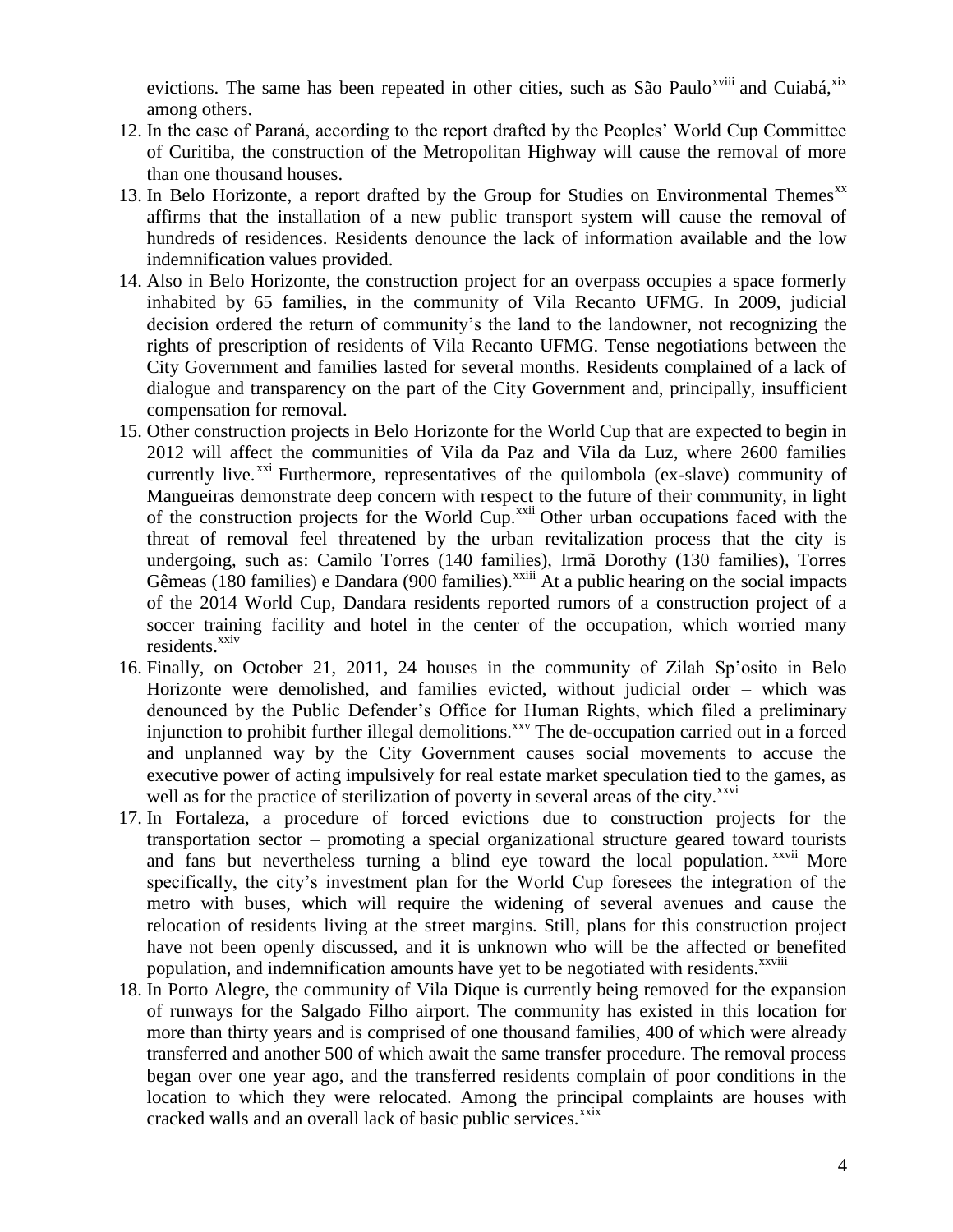- 19. In the case of Salvador, a report drafted by the Regional Engineering Board of Bahia, together with other entities, denounces, among others: the inexistence of an environmental impact study and a neighborhood impact study for the construction project that will be carried out in the city, the lack of respect for the norms relating to accessibility and the removal of housing occupations due to several World Cup related construction projects.<sup>xxx</sup>
- 20. The 2014 World Cup Peoples' Forum in Manaus has been denouncing the lack of information available with respect to several of the construction projects to be carried out due to the upcoming mega-event. From the managing coordinator of the City Government responsible for the 2014 World Cup, the Forum requests information relating to the construction of the BRT – the same transport system implemented in Rio de Janeiro which spurned the removal of the communities of Vila Harmonia and Restinga – regarding the number of families that will be affected and how the related negotiations will be carried out.<sup>xxxi</sup> The Forum also requests information relating the construction of the Amazônia Arena – a stadium to be built for the World Cup – and the monorail transport system. $^{xxxii}$
- 21. In Cuiabá, due to the construction projects relating to the implementation of the BRT in the city, expected relieve traffic blockages throughout Cuiabá, residents of potential areas of removal are living with great uncertainty, not knowing what will happen to their homes and communities, nor how the removal processes will be carried out.<sup>xxxiii</sup>

### **New Laws**

- 22. Another aspect of the mega-events is the creation of new laws as a result of FIFA requirements. The problem with this relates not to the promulgation of new laws *per se*, but rather to the fact that these laws, in order to meet the expectations of the international organization, overrun already-existing national law provisions and open the door for new violations. In the national context, two new laws can be highlighted: (i) the creation of the Differentiated Public Hiring Regime<sup>xxxiv</sup> and (ii) the General World Cup bill, which is currently pending before National Congress.
- 23. The first law which is already the target of complaints within the Federal Supreme Court in the form of a direct unconstitutionality action proposed by the Federal Pubic Prosecutor's Office<sup>xxxv</sup> – creates an opening in the Brazilian bidding process, allowing the Public Power to hire services and carry out construction projects without a clear definition of purpose of such projects. Furthermore, it is not clear what the scope of the new law is, appearing opens space for the Government to use the law in cases that should not be covered by the same. It is important to underscore that, according to the governing body, this new law may be misconstrued so as to do away with the environmental license requirement.
- 24. The General World Cup law is the target of most striking criticisms, which can be divided into seven topics: creating a differentiated protection scheme for industrial property with respect to FIFA's symbols, allowing the almost automatic control over any expression that the organization wants to have exclusive right to; permitting FIFA to be the exclusive rights holder for images, sound and radio broadcasting, wherein FIFA would be able to bar the entry of press into any locations it desires; creating a restricted commercial area within which only FIFA and persons indicated thereby would be able to carry out commercial sales; giving to FIFA the power to unilaterally set prices, in violation of Brazilian national laws that seek to facilitate access to events by students and the elderly; creating three new types of penalties and creating the possibility of having special courts designated specifically for causes relating to the sporting events; conceding visas almost automatically for the event participants, independent of how such were regulated before; and, finally, holding the Union responsible for any harms or damages incurred by FIFA during the event.<sup>xxxvi</sup>

#### **Workers' Rights**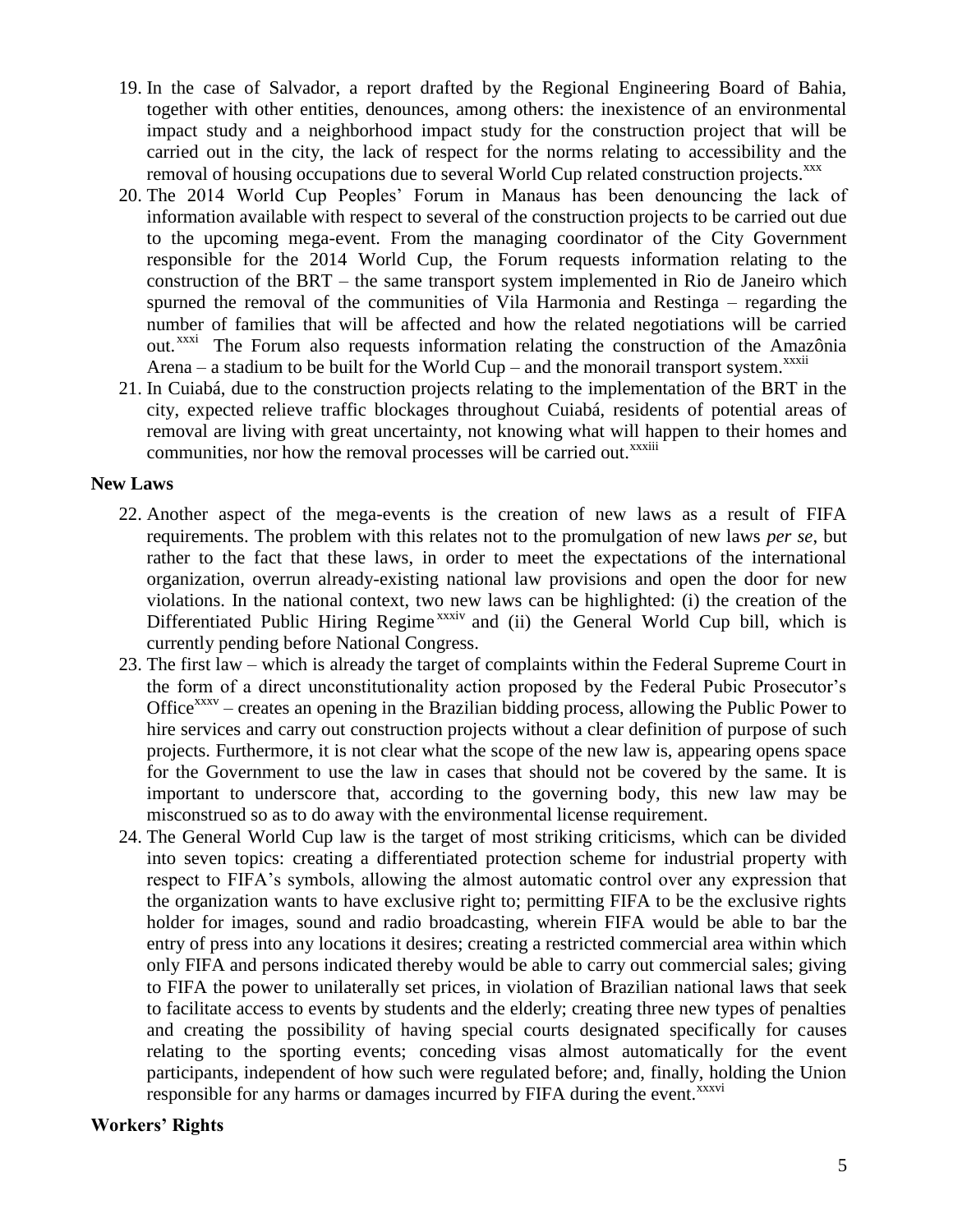- 25. Even recognizing that the upcoming mega-events create new opportunities for thousands of Brazilians, they mega-events cannot be carried out in disrespect of the rights of these workers. One of the principal union bodies in Brazil, the CUT, signed and disclosed a letter repudiating the repression of workers carried out in virtue of the upcoming mega-events.<sup>xxxvii</sup> In the letter, CUT denounced the way in which the informal workers are treated and will be treated during the mega-events, being that, as expressed above, they cannot work in areas considered to be of exclusive FIFA domain.
- 26. The civil construction worker labor unions also presented a list of complaints, highlighting the need for more equitable salaries, additional night-shifts and better work and health conditions.<sup>xxxviii</sup> FIFA itself was already alerted as to the very poor work conditions in the construction sites for the World Cup, as well as to the possibility of new strikes. $\frac{x}{x}$ Relo Horizonte<sup>xl</sup> and Rio de Janeiro<sup>xli</sup> already had workers' strikes by virtue of their work conditions, and in Brasília<sup>xlii</sup> and Pernambuco,<sup>xliii</sup> the construction works were temporarily suspended as a result of the same kind of problems.
- 27. An especially dramatic example of the workers' situations in the upcoming mega-event construction projects is that of Porto Alegre. On worker was killed by being run-over in the route between his housing accommodation and the construction site, causing revolts and a subsequent fire in the worksite dormitory.<sup>xliv</sup> Because of this fact, and due to several other denunciations made by workers, the Public Prosecutor's Office for Labor undertook to submit a request for information with respect to the implantation of supervision in the worksite dormitories.<sup>xlv</sup> The complicated local situation caused approximately 150 workers to request to be laid-off. $x$ lvi
- 28. Another example of violations of workers' rights includes the situation surrounding the first large construction project for the World Cup in Belo Horizonte: reform of the Governor Magalhães Pinto stadium ("Mineirão"). Some small construction projects for the stadium already began in February 2010. Since June 2010, the stadium has been closed for further structural interventions. Also since that time, owners of the small commercial stands that were set up around the stadium at game-time have been without work. In public hearings promoted by the Federal Public Prosecutor's Office, representatives of the Association of Stand-Sellers around Mineirão relay that approximately 150 families are having difficulty generating enough income to sustain their families. At the hearing, the stand-sellers demanding that the City Government provide a support stipend for the term of the stadium's closure and guarantee that the workers be allowed to continue working around the stadium upon its re-inauguration, and especially during the FIFA World Cup.<sup>xlvii</sup>

## **Public Security**

29. With respect to public security, the Government indicated that it will use the Army to help provide security during the World Cup and the Olympic Games.<sup>xlviii</sup> The use of military forces suggests the upcoming mega-events are heading in the direction of a possible repetition of the security tactics used in 2007 during the Pan-American Games – ones which resulted in the assassination of 19 individuals in the community of Complexo do Alemão on June 27, 2007, also known as the Pan Massacre. $x$ lix

## **Public Defender's Office**

30. An important change in Rio de Janeiro's landscape involves the weakening of the Nucleus of Land and Housing of the Public Defenders Office of the State of Rio de Janeiro – NUTH. NUTH was the main body responsible for the legal defense of community members under threat of, or in the process of, forced eviction – therefore working closely with the communities affected by construction projects relating to the city's preparations to host part of the World Cup and the entire Olympic Games. By means of a professional, ethical and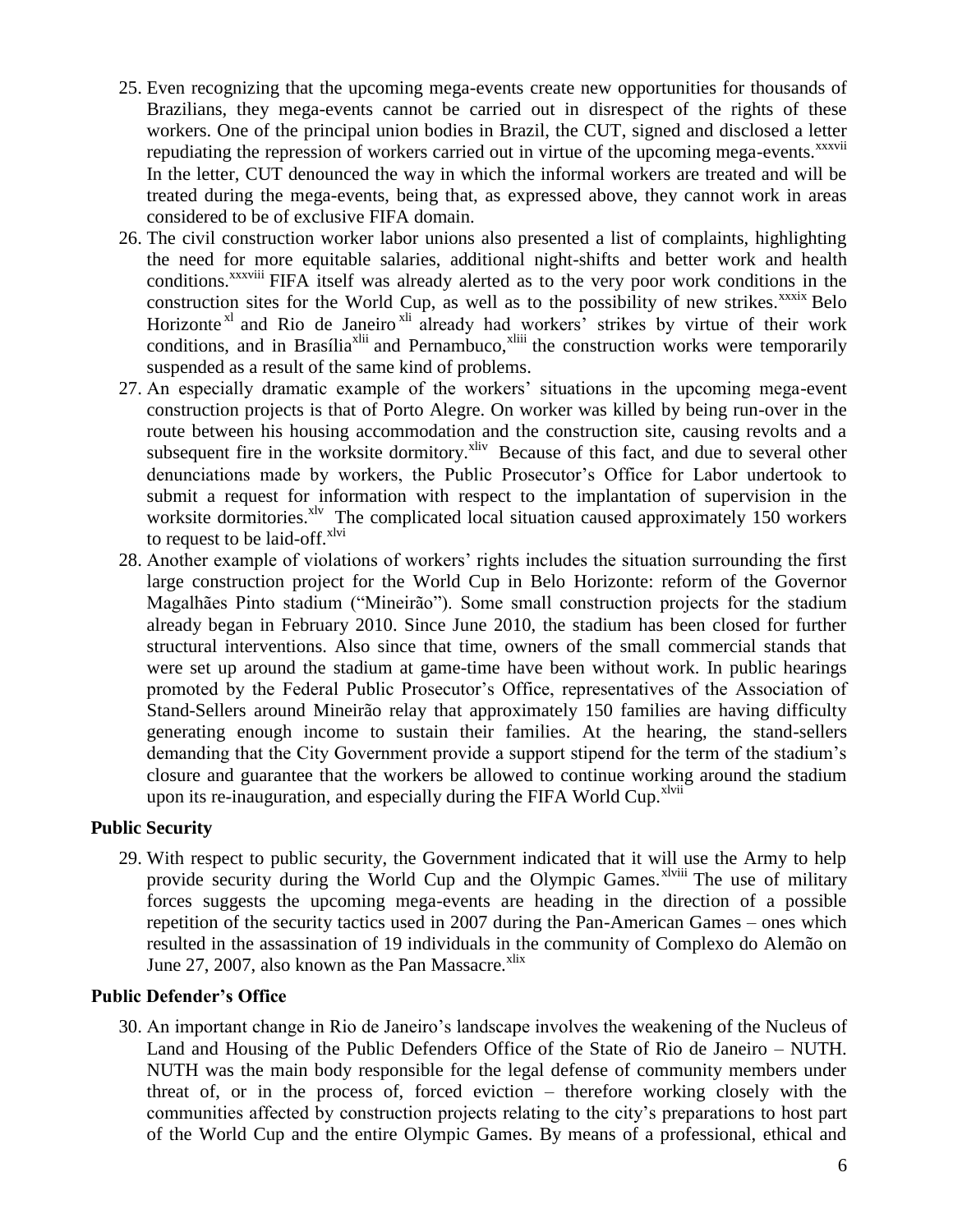proactive stance, the public defenders of NUTH were at one time able to slow down and stop some of the public entities' attempts at arbitrary eviction.

- 31. In spite of the City Government having been able to, in many instances, revert decisions that were favorable to community residents and carry out the eviction of many community members defended by NUTH, at that time, the work carried out by NUTH was undeniably important. Nonetheless, exactly because of the high quality of services it provided to the population, NUTH began to be targeted by the Public Defenders Office itself.
- 32. The Public Defender General was substituted for another, and, as a consequence, a change occurred in the perceived role of the Public Defenders Office as working together with peoples' movements. The result included a transformation in the composition of NUTH, in retaliation for the group's previous operations.<sup>1</sup> According to the former coordinator of NUTH, Roberta Fraenkel, who was fired from the organization before the general change in the organization's composition, her removal was brought about by the fact that she did not agree with the way in which Justice was being achieved: with disregard for the law. $\mathbf{u}$
- 33. Following Roberta's removal, as well as the firing of another four defenders, NUTH's center for assistance closed its doors, and security guards impeded access thereto by defenders and interns alike.<sup>lii</sup> Subsequently, all of the interns who had worked at NUTH were informed that they were being fired, by means of a letter dated as of May 1, or Labor Day – stating that the interns had not fulfilled their internship responsibilities.
- 34. Thus, although it may be possible to imagine that some changes carried out by the Government were necessary, one cannot lose sight of the fact that the only legal defense that had worked on behalf of the communities of Rio de Janeiro was dismantled by the Brazilian State itself, making it very difficult to mount a strong institutional resistance as described in our previous letter.<sup>liii</sup>

### **Recommendations for Brazil**

- 35. Require strategies for monitoring human rights impacts throughout the organization of the upcoming mega-events and after such events occur
- 36. Require procedures to investigate and sanction violations of human rights standards and to offer redress to victims
- 37. Set up regulations and procedures to prevent forced evictions, discrimination and harassment against local populations in connection with the upcoming mega-events
- 38. Select sponsors for the upcoming mega-events according to detailed criteria, taking into account company records concerning corporate social responsibility and respect for international human rights standards – giving priority to corporations that have appropriate codes of conduct or social corporate responsibility initiatives
- 39. In contractual agreements with sponsors, partners and private companies for the preparation of the upcoming mega-events, incorporate contractual clauses that regulate the actions of these corporations in conformity with human rights standards, wherein: (i) explicit provisions should be incorporated to prevent corporations from executing forced evictions, harassing or intimidating local populations or discriminating against vulnerable groups; and (ii) corporations should be held accountable and redress should be provided to the victims of any abuse resulting therefrom
- 40. Consider mechanisms for monitoring and evaluating compliance with these standards by all relevant stakeholders involved in the upcoming mega-events; investigate and sanction abuses; and establish complaint procedures
- 41. Gear projects toward the construction of effective links of integration of the city with lowincome and marginalized communities, placing such at the center of urban politics during the preparation for the upcoming mega-events and after such events occur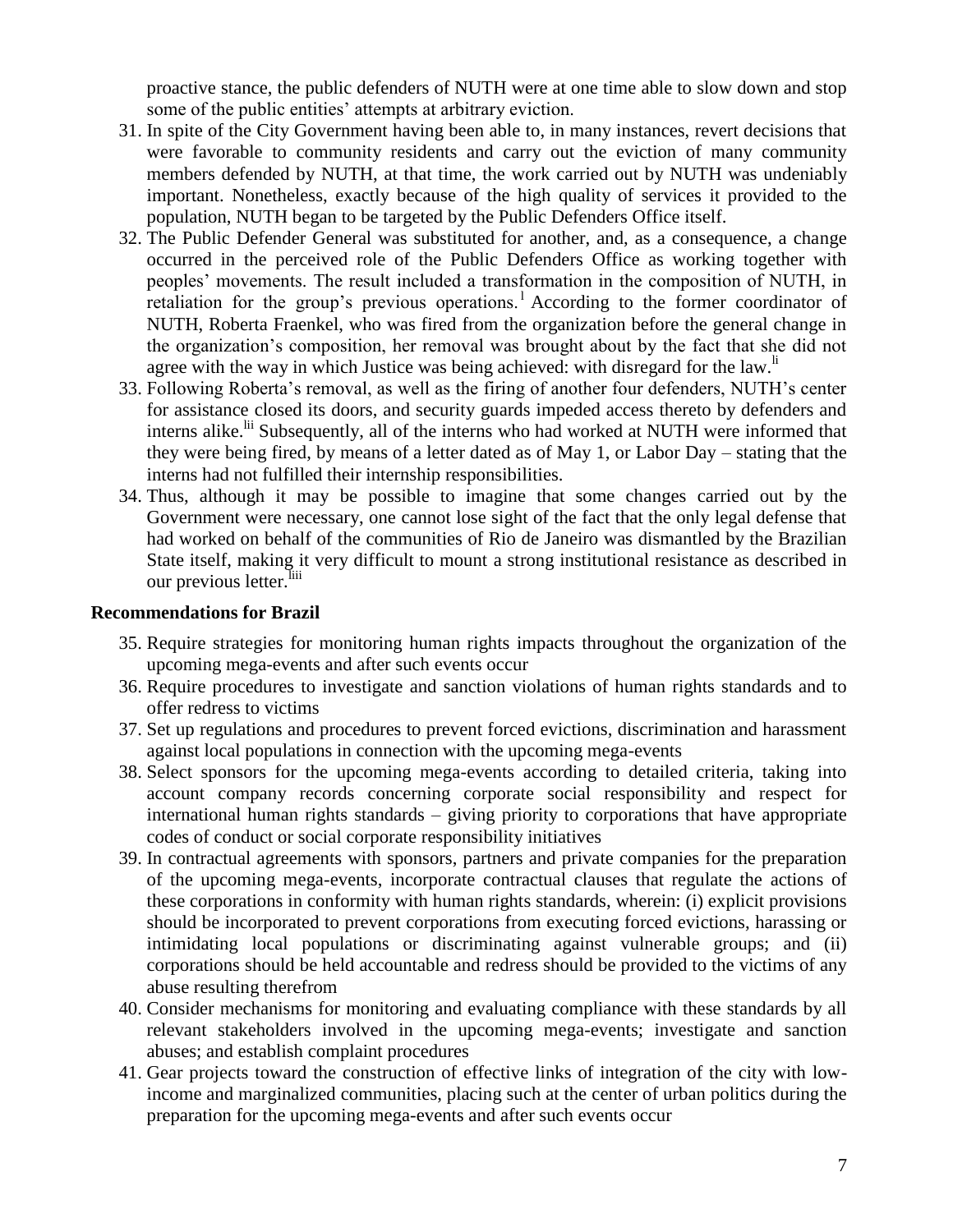- 42. Protect and guarantee social rights, starting with public investments in the fields of education, culture, jobs creation, income, security and housing
- 43. Ensure that investments made for the preparation of the cities are well managed
- 44. Create legacies of Civil Society Participation or "The Great Capacity of Mobilization of Citizens in Defense of the Interests of the Greater Good"
- 45. Make advancements in the organization of social movements in the fight for the construction of a just and democratic city
- 46. Avoid the pitfalls of Pan 2007 in the upcoming mega-events
- 47. Create a network capable of producing a space for public debate in order to achieve social cohesion instead of an alternative discourse which allows for consensual and collective action
- 48. Ensure oversight at every step of planning for the upcoming mega-events
- 49. Make information accessible to civil society
- 50. Make sure that displacement actions are monitored by public bodies such as the Public Ministry, Public Defense Office, Human Rights Commission of the Legislative Assembly and of the Federal Congress and the Special Secretary of Human Rights, in addition to other independent institutions such as the Federal and Order of Brazilian Attorneys, which may supervise the action of police officers and the Armed Forces

 $\overline{a}$ 

xvi *Relatora da ONU denuncia remoção irregular de moradores para Copa* ["UN Rapporteur denounces iregualar eviction of residents for the Cup"], O Globo (April 26, 2011), available at

http://g1.globo.com/mundo/noticia/2011/04/relatora-da-onu-denuncia-remocao-de-moradores-para-copa.html (last visited November 28, 2011).

xvii *Plataforma Dhesca investiga impactos da Copa e das Olimpíadas no Rio* ["Dhesca Platform investigates the impacts of the Cup and Olympic Games in Rio"], Heienrich Boll Stiftung (June 30, 2011), available at http://www.br.boell.org/web/51-1269.html (last visited November 28, 2011).

xviii *Em Itaquera, manifestantes protestam contra remoção de famílias e uso de verba pública em obras da Copa* ["In Itaquera, demonstrators protest against the forced eviction of families and the use of public money in Cup construction projects."], Jogos Limpos Dentro e For a dos Estádios, available at

http://www.jogoslimpos.org.br/destaques/em-itaquera-manifestantes-protestam-contra-remocao-de-familiasuso-de-verba-publica-em-obras-da-copa (last visited November 28, 2011).

xix *Defensoria de MT entra com ação contra remoções em obra da Copa* ["Public Defender's Office of MT files suit against forced evictions in a Cup construction project"], Portal 2014 (August 24, 2011), available at http://www.portal2014.org.br/noticias/7858/DEFENSORIA+DE+MT+ENTRA+COM+ACAO+CONTRA+R EMOCOES+EM+OBRA+DA+COPA.html (last visited November 28, 2011).

<sup>&</sup>lt;sup>i</sup> Data obtained from the report from the workshop, "BNDES and the mega-events," of December 24, 2010.

ii See: http://forumsocialurbano.wordpress.com.

iii See: http://www.unhabitat.org/categories.asp?catid=584.

iv See: http://www.oocities.org/br/fporj.

v See: http://comitepopularsp.wordpress.com.

vi See: http://atingidoscopa2014.wordpress.com.

vii See: http://www.acopanodf.blogspot.com.

viii See: http://copa2014curitiba.wordpress.com.

ix See: http://comitedacopa2014.wordpress.com.

x See: http://fpcopa2014manaus.blogspot.com.

<sup>&</sup>lt;sup>xi</sup> See: http://comitepopularcopapoa2014.blogspot.com.

xii See: http://comitepopularpe.wordpress.com.

xiii See: http://comitepopulario.wordpress.com.

xiv See: http://faltacopa2014.wordpress.com.

xv Interview with Restinga resident Michel Souza Santos, December 29, 2010.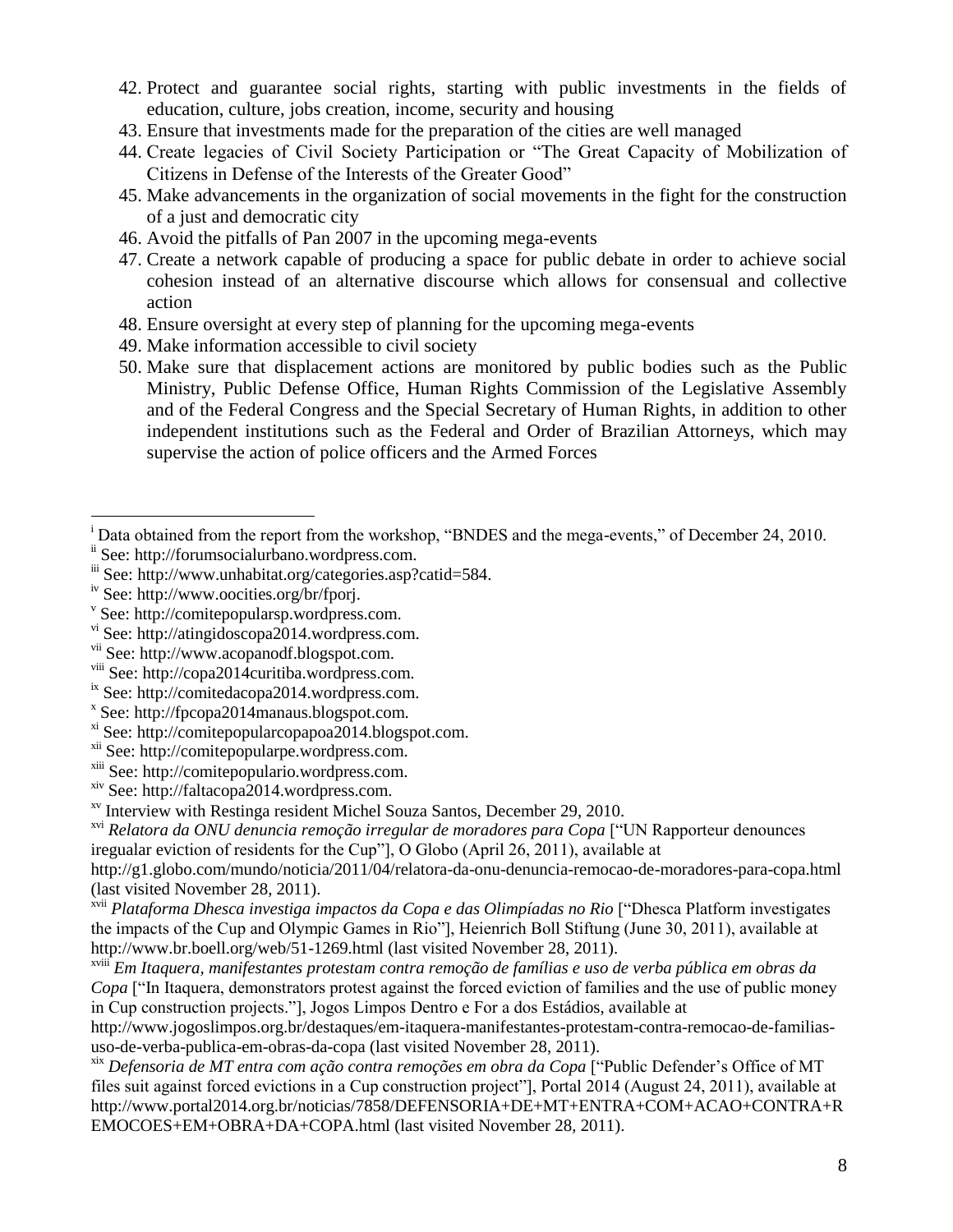xx Map of Environmental Conflicts in Minas Gerais, available at http://conflitosambientaismg.lcc.ufmg.br (last visited November 28, 2011).

<sup>xxi</sup> Report carried out by the Group for Studies on Environmental Themes – GESTA of the college of Human and Social Sciences of UFMG, available at: http://conflitosambientaismg.lcc.ufmg.br (last visited November 28, 2011) [hereinafter GESTA Report].

xxii Ibid.

 $\overline{a}$ 

<sup>xxiii</sup> Report by UN Special Rapporteur on adequate housing, 2011b.

xxiv GESTA Report, *supra* note xi.

xxv *Copa de 2014 impulsiona desocupação de terrenos em BH* ["2014 Cup drives evictions from lands in BH"], Hoje em Dia (October 26, 2011), available at: http://www.hojeemdia.com.br/minas/copa-de-2014 impulsiona-a-desocupac-o-de-terrenos-em-bh-1.360330 (last visited November 28, 2011). xxvi GESTA Report, *supra* note xi.

xxvii Mariana Fernandes Mendes, *Intervenções Urbanas para a Copa do Mundo em 2014: empreendedorismo urbano e o processo de reestruturação espacial em Fortaleza* ["Urban Interventions for the 2014 World Cup: urban enterprising and the spatial restructuring process in Fortaleza]. Article presented at the Seventh National Symposium for Urban Geography. Belo Horizonte, November 16-18, 2011.

xxviii Ibid.

xxix *Vila Dique: nova comunidade, velhos problemas* ["Vila Dique: new community, old problems"], Brasil de Fato (June 30, 2011), available at http://www.brasildefato.com.br/node/6728 (last visited November 28, 2011).

xxx *Copa 2014 – Atrasos e atropelos* ["2014 Cup – Delays and abuses], Forum for Articulation of the Struggles in Territories Affected by the 2014 Cup – Salvador is everyone's! (August 9, 2011) available at http://faltacopa2014.wordpress.com/2011/08/09/copa-2014-atrasos-e-atropelos (last visited November 28, 2011).

xxxi Forum's request available at http://fpcopa2014manaus.blogspot.com/2011/11/no-dia-de-hoje-fomosprotocolar-um-novo.html (last visited November 28, 2011). xxxii Ibid.

xxxiii Vânia da Silva, *Cuiabá-MT e a Copa 2014: Do Sonho à Realidade* ["Cuiabá-MT and the 2014 Cup: From Dream to Reality"], Center for Professional Education Studies – CEFAPRO/Cuiabá.

xxxiv Law No. 12.462/11, available at http://www.migalhas.com.br/dePeso/16,MI139871,41046-

Lei+12462+11+Regime+Diferenciado+de+Contratacoes+Publicas+(RDC) (last visited November 28, 2011). xxxv *Lei sobre regime diferenciado de contratações públicas é inconstitucional* ["Law on diferentiated regime

for public contracting is unconstitutional"], Federal Public Prosecutor's Office (September 9, 2011), available at http://noticias.pgr.mpf.gov.br/noticias/noticias-do-site/copy\_of\_constitucional/lei-sobre-regimediferenciado-de-contratacoes-publicas-e-inconstitucional (last visited November 28, 2011).

xxxvi *Copa 2014: A Lei Geral dos interesses particulares* ["2014 Cup: The General Law of private interests"], Terra de Direitos (November 7, 2011), available at http://terradedireitos.org.br/biblioteca/copa-2014-a-leigeral-dos-interesses-particulares (last visited November 28, 2011).

xxxvii *Copa do Mundo e Olimpíadas para o povo brasileiro* ["World Cup and Olympic Games for the Brazilian people"], Central Union of Workers – CUT (November 7, 2011), available at http://www.cut.org.br/destaquecentral/46501/copa-do-mundo-e-olimpiadas-para-o-povo-brasileiro (last visited November 28, 2011).

xxxviii *Trabalhadores de obras da Copa do Mundo querem isonomia salarial* ["Workers on construction projects for the World Cup want more equitable salaries"], Rede Brasil Atual (November 18, 2011), available at http://www.redebrasilatual.com.br/temas/trabalho/2011/11/sindicatos-da-construcao-civil-defendemisonomia-salarial (last visited November 28, 2011).

xxxix *Em reunião, Fifa é alertada sobre condições de trabalho nas obras* ["At meeting, Fifa is notified of working conditions at the construction sites"], Globo Esporte (November 18, 2011), available at http://globoesporte.globo.com/futebol/copa-do-mundo/noticia/2011/11/em-reuniao-fifa-e-alertada-sobrecondicoes-de-trabalho-para-2014.html (last visited November 28, 2011).

xl *Termina greve dos operários do estádio do Mineirão* ["Workers'strike against the Mineirão stadium ends"], UOL Olimpics 2012 (September 20, 2011), available at

http://olimpiadas.uol.com.br/videos/assistir.htm?video=termina-greve-dos-operarios-do-estadio-do-mineirao-04024C9A3472E0812326 (last visited November 28, 2011).